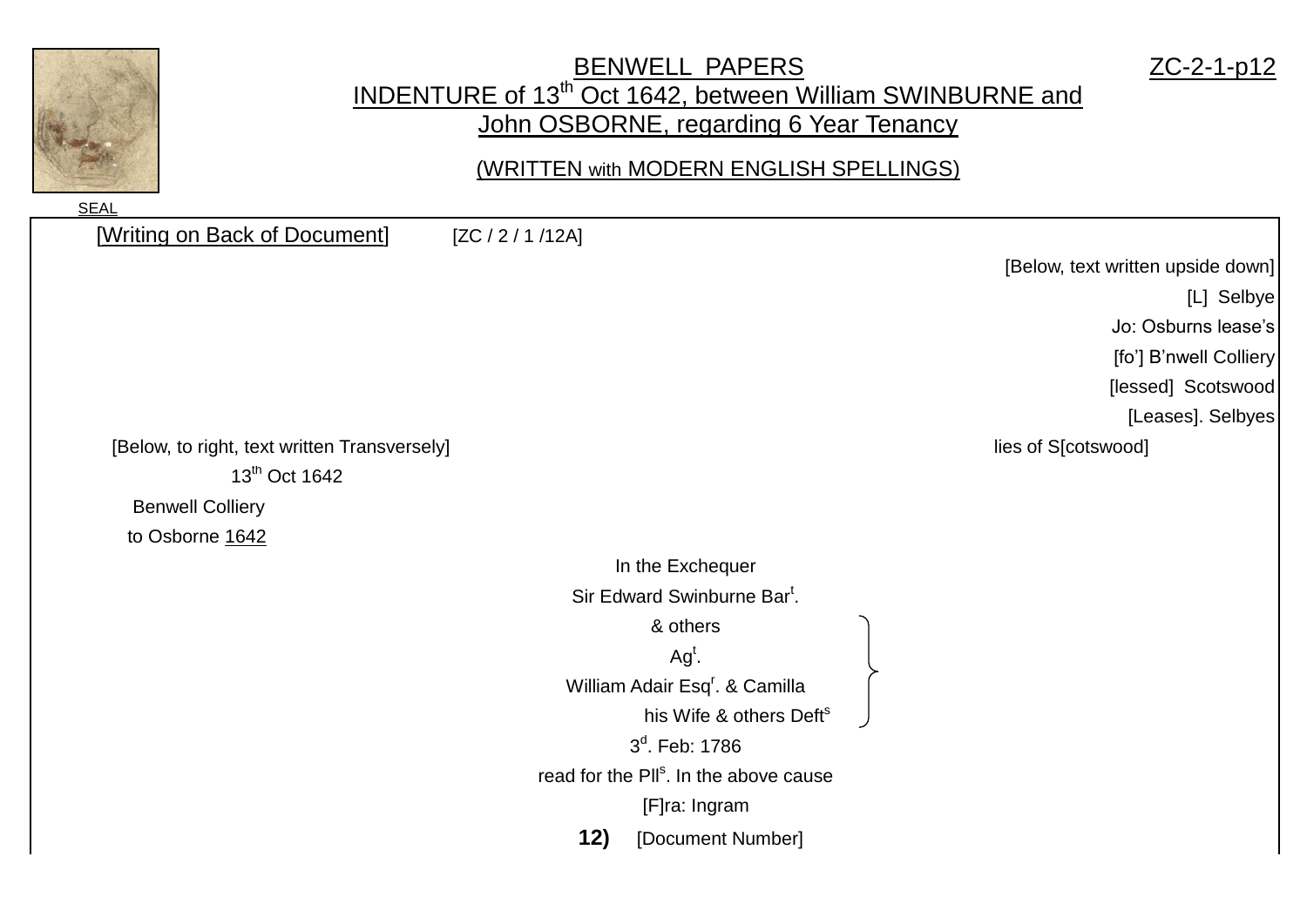Mr William Swinburne

| [Line<br>$N^{\circ}$ .] | [DOCUMENT]                                                                                                                                                                             |
|-------------------------|----------------------------------------------------------------------------------------------------------------------------------------------------------------------------------------|
| 1,2                     | This Indenture made the xili <sup>th</sup> day of October, in the xvili <sup>th</sup> year of the Reign of our / <sup>2</sup> Sovereign Lord Charles by the grace of God King of       |
| 3                       | England Scotland France & Ireland defender of the / <sup>3</sup> faith &c Between William Swinburne of Captheaton in the County of Northumberland,                                     |
| 4,5                     | Esquire: on / <sup>4</sup> the one part and John Osborne of Benwell in the said County of Northumberland Gent on the other part, / <sup>5</sup> Witnesses that the                     |
| 6                       | said William Swinburne for & in Consideration of the yearly rent hereafter referred / <sup>6</sup> has demised granted & to farm let & by these parties doth                           |
| $\overline{7}$          | demise grant & to farm let / <sup>7</sup> said John Osborne his Executor Administrators & assigns the full moiety & one half of all those the said William                             |
| 8,9                     | Swinburne / <sup>8</sup> his Coal-mines Coal-pit & Coals Called & known by the name & names of high Coal, mettle Coals, / <sup>9</sup> stone Coal & all                                |
| 11,10                   | other Coal or Coals (these excepted ^ <the> main Coal three quarter Coal Legaire / 11,10 wh'innes ^&lt;<del>Coal</del>&gt; [several words crossed out]^<for td="" the<=""></for></the> |
| 12                      | use of the said William his heirs and assigns> Which Can shall or may be had sought won wrought obtained / <sup>12</sup> procured gained & gotten by                                   |
| 13                      | any means or procurement forth out & under the said William Swinburne his $\frac{13}{13}$ Freehold Lands belonging to himself only Situate lying & being                               |
|                         | 14,15 within the town field / <sup>14</sup> territories precinct & boundaries of Benwell in the said County of Northumberland, / <sup>15</sup> together also with the full Moiety      |
| 16                      | & one half of all the high Coal mettle Coals stone Coal & all/ <sup>16</sup> other Coal & Coals (except before excepted) which Can shall or may be had                                 |
|                         | 17,18 sought won wrought / <sup>17</sup> obtained & gotten forth out & under all those grounds lying in Common amongst the rest of the/ <sup>18</sup> Kings Tenant &                   |
| 19                      | other Freeholders in Benwell aforesaid being now undivided, of which ground & / <sup>19</sup> Common of ground the said William Swinburne has a                                        |
| 20,21                   | Sixth part thereof, being late in / <sup>20</sup> the tenure & occupation of Sir Peter Riddell Knight Deceased or his assigns. together with free liberty / <sup>21</sup> to           |
| 22                      | dig sink rid work & make pit & pits trench & trenches grove & groves & to drive / <sup>22</sup> drift & drifts water-gate & water-gates, & to doe & perform                            |
|                         | 23,24 whatsoever else that shall be / $^{23}$ needful necessary fitting & convenient to be made done & wrought as well for the winning / $^{24}$ obtaining &                           |
| 25                      | getting of Coals as also for the avoiding & Conveying of water & styth, together / <sup>25</sup> with sufficient & convenient way-leave ground-room &                                  |
| 26                      | Heap-room $\sim$ Staith-rooms> as well for the laying & / $^{26}$ placing of $\sim$ all such> Coals stones sand gravel & other rubbish which shall proceed                             |
|                         | 27,28   & Come / <sup>27</sup> forth & out of the said Coal-mines & Coal-pit, as for the leading Carrying & Conveying away / <sup>28</sup> of the same, together with free             |
| 29                      | liberty to erect build make place & set up hovel shed / $^{29}$ [mylnes] stables lodges & Engine as well for the setting laying & placing of the                                       |
| 30,31                   | workmen as / $^{30}$ workhorses which shall be used & employed in & about the said Coal-mines & Coal-pits & Coals, / $^{31}$ To have & to hold all the                                 |
| 32                      | said Moiety & one half of the said Coal-mines Coal-pit & Coals & every / 32 of them with their appurtenance & all and singular other the                                               |
| 33,                     | premisses above by these present demised & granted / $^{33}$ or mentioned or intended to be demised or granted & every part & parcel thereof                                           |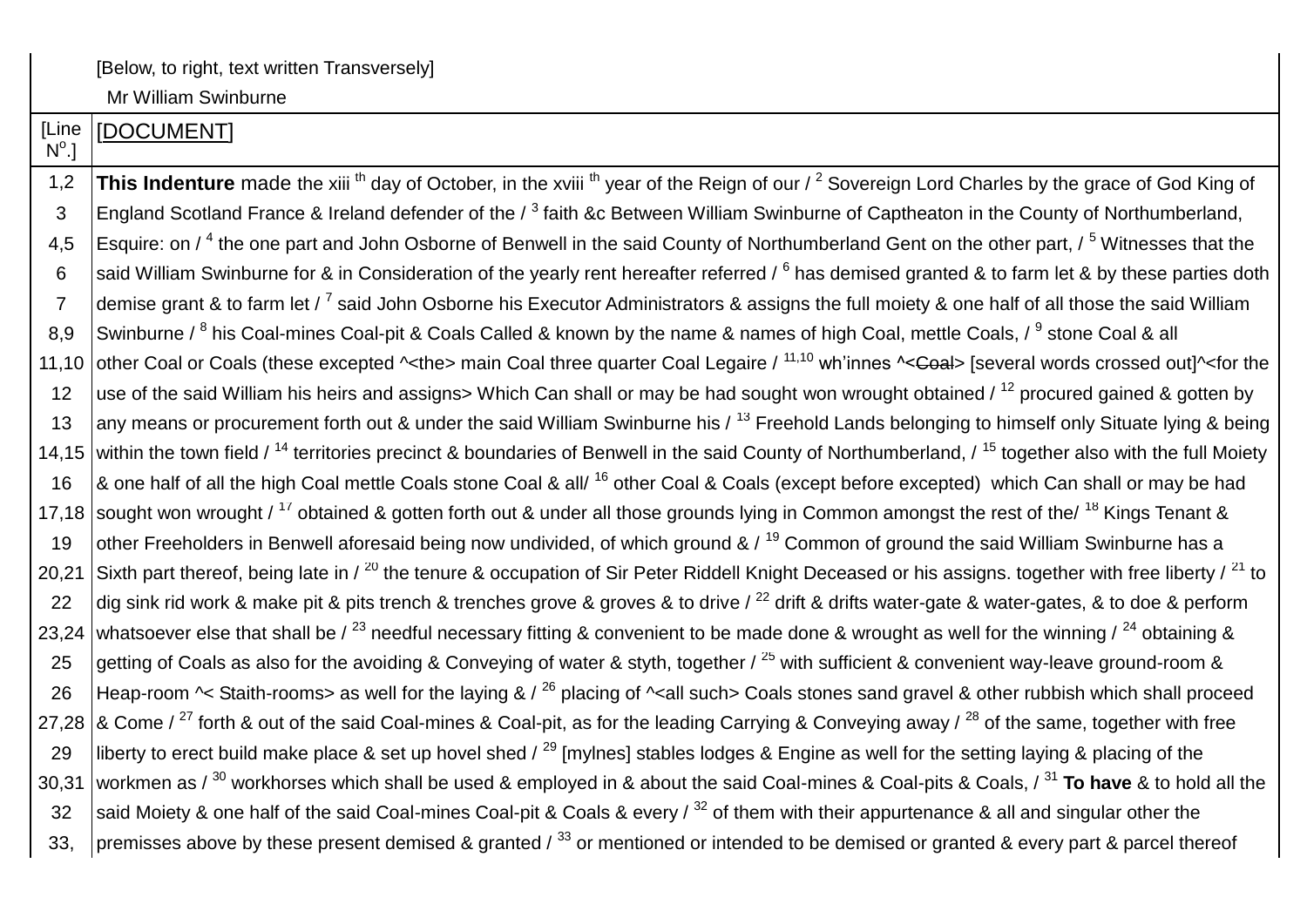34,35 (except /  $34$  before excepted)x unto the said John Osborne his Executor Administrators & assigns From the making & sealing /  $35$  hereof unto 36 From hence next ensuing & fully to be complete / <sup>36</sup> & ended (If he the said William Swinburne do so long live) **Yielding** and Paying 37,38  $/$ <sup>37</sup> therefore yearly & every year during the said term, At or within the now Dwelling house  $/$ <sup>38</sup> of the said John Osborne Gent, situate & being 39,40, in Benwell aforesaid, unto William /  $^{39}$  Swinburne his assignee & assigns the sum of Forty & Three pounds of lawful money of /  $^{40}$  England, At 41,42 two Days or times in the year (viz 't) At the feast of Philip & Jacob Commonly [Line has holes in]  $/$  <sup>41,42</sup> Called May Day & the 43 Thirteenth day of October by even & equal portions ^<The first payment thereof to begin at May Day [next Coming]> **And** the said / <sup>43</sup> John 44 | Osborne for himself his heirs Executors Administrators & assigns doth Covenant promise & grant by these / <sup>44</sup> parties, To & with the said 45 William Swinburne his heirs assignee & assigns, That he the said John / <sup>45</sup> Osborne his Executor Administrators & assigns shall & will yearly & 46,47 every year during the said term / <sup>46</sup> or other determination thereof well & truly satisfy Content & pay unto the said William Swinburne /<sup>47</sup> his 48 assignee or assigns, the foresaid yearly rent of xliii<sup>P</sup>[£43] by the year at the Days & place / <sup>48</sup> as in & by these parts is limited & appointed to be 49 paid according to the true intent &  $/$ <sup>49</sup> meaning of these parties, And also that neither he the said John Osborne his Executor Administrators or 50.51  $\frac{1}{50}$  assigns nor any of them shall at any time or times hereafter during the said term, Dig  $\frac{51}{51}$  sink rid win work or make any pit or pits within that 52,53 parcel of ground<sup>/52</sup> Called Scotswood in the Lordship of Benwell in the said County of Northumberland, /<sup>53</sup> And [ZC-2-1-12B]

[ZC-2-1-p12C] [Side Two of Document]

54,55  $\vert$ /<sup>54</sup> And the said William Swinburne for himself his assignee & assigns doth Covenant promise & grant / <sup>55</sup> by these presents, To & with the said 56 John Osborne his Executor Administrators & assigns That he the said John / <sup>56</sup> Osborne his Executor Administrators & assigns paving the said 57 vearly rent above-mentioned in manner & form  $/57$  aforesaid, shall & may from henceforth For & During all the said term of Six years or other 58.59  $\frac{1}{58}$  determination thereof, by virtue of these parties according to the tenor & true meaning  $\frac{59}{5}$  hereof, peaceably & quietly have hold occupy 60 possess & enjoy, all the pre-demised premisses /  $^{60}$  with the appurtenance & every part & parcel thereof without any let trouble denial 61 | molestation interruption  $\frac{61}{100}$  or disturbance of the said William Swinburne his assignee or assigns or any of them, or of any other person or 62,63 / <sup>62</sup> persons by his or their means assent [prvity] Consent or procurement./ **Promises** always & it is / <sup>63</sup> nevertheless fully Condescended 64 Concluded & agreed upon by & between the said parties to these parts  $\frac{64}{10}$  for them their Executor & Administrators. That if the said John 65,66 Osborne his Executors or Administrators or any of them, be or /  $^{66,65}$  shall be at the end & expiration of the  $\sim$  first Three years of the> said term 67 hereby granted, aminded willing or desirous to yield  $\frac{67}{10}$  up & give over the said demised premisses with the appurtenance, And upon such his 68,69 or their intent / <sup>68</sup> or purpose, do give notice or warning thereof unto the said William Swinburne assignee or assigns / <sup>69</sup> by the space of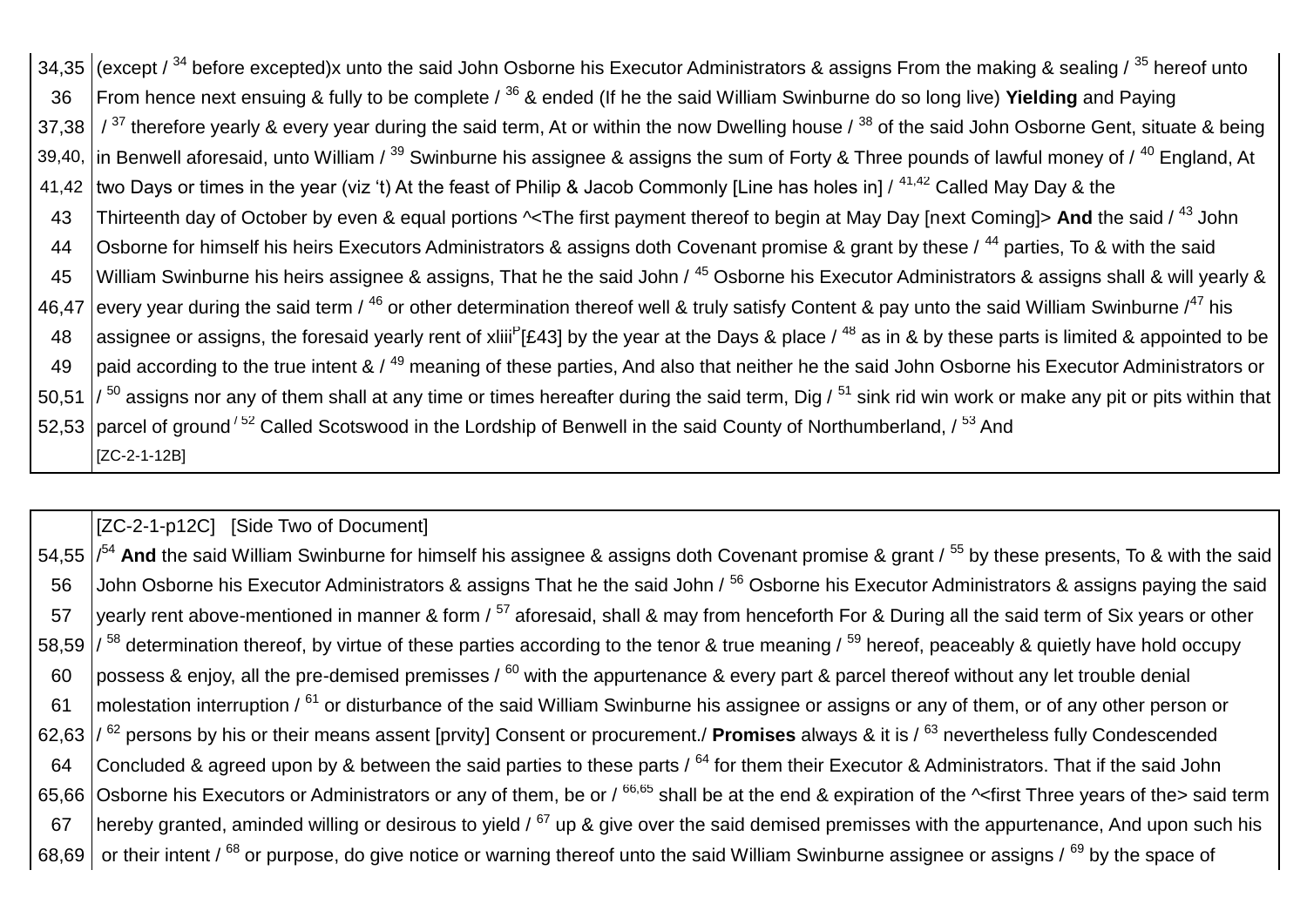| 70 |                                                                                                                   | Twelve Months next before the end of the said first three years, And then do / $^{70}$ satisfy & pay or Cause to be paid unto the said William                         |
|----|-------------------------------------------------------------------------------------------------------------------|------------------------------------------------------------------------------------------------------------------------------------------------------------------------|
| 71 |                                                                                                                   | Swinburne or his assigns all & every such rent / $^{71}$ or rents sum and sums of money as shall then appear to be due owing & arrears for & in                        |
|    |                                                                                                                   | 72,73 respect / $^{72}$ of the said demised premisses, That then this part Indenture of Lease & every Covenant / $^{73}$ article & agreement herein Contained          |
| 74 |                                                                                                                   | shall be utterly void frustrate & of none effect, / <sup>74</sup> And then and from thenceforth the said yearly rent above reserved to surcease end & be no            |
|    |                                                                                                                   | 75,76 $\frac{1}{75}$ further Challenged Claimed or Demanded, Any thing aforesaid to be Construed to the $\frac{76}{6}$ Contrary hereof in any wise Notwithstanding: In |
| 77 |                                                                                                                   | witness whereof the said parties to these part / <sup>77</sup> Indentures Interchangeably have set their hand & seal the Day & year First above written                |
| 78 | Anno Domini / 78 / 1642 /                                                                                         |                                                                                                                                                                        |
|    |                                                                                                                   |                                                                                                                                                                        |
|    | Signed sealed & delivered $\left[\begin{array}{cc} 1 & 1 \\ 1 & 1 \end{array}\right]$<br>in the presence of $---$ |                                                                                                                                                                        |
|    |                                                                                                                   |                                                                                                                                                                        |
|    | [Witnessed] that the interlining were inserted $\bigcap$                                                          |                                                                                                                                                                        |
| 79 | before then sealing & delivery hereof $\int$                                                                      |                                                                                                                                                                        |
| 80 | <b>Thomas Selby</b>                                                                                               |                                                                                                                                                                        |
| 81 | <b>William Robinson</b>                                                                                           | John                                                                                                                                                                   |
| 82 | John Scurfield /                                                                                                  | Osburne                                                                                                                                                                |
|    | [ZC-2-1-12C]                                                                                                      |                                                                                                                                                                        |
|    |                                                                                                                   |                                                                                                                                                                        |

## (WRITTEN with OLD ENGLISH SPELLINGS)

| [Writing on Back of Document]                | [ZC / 2 / 1 / 12A] |                                    |
|----------------------------------------------|--------------------|------------------------------------|
|                                              |                    | [Below, text written upside down]] |
|                                              |                    | [L] Selbye                         |
|                                              |                    | Jo: Osburns lease's                |
|                                              |                    | [fo'] B'nwell coolery              |
|                                              |                    | [lessed] Scotswod]                 |
|                                              |                    | [Lees]. Selbyes]                   |
| [Below, to right, text written Transversely] |                    | lies of S[cotswode]                |
| 13 <sup>th</sup> Oct 1642                    |                    |                                    |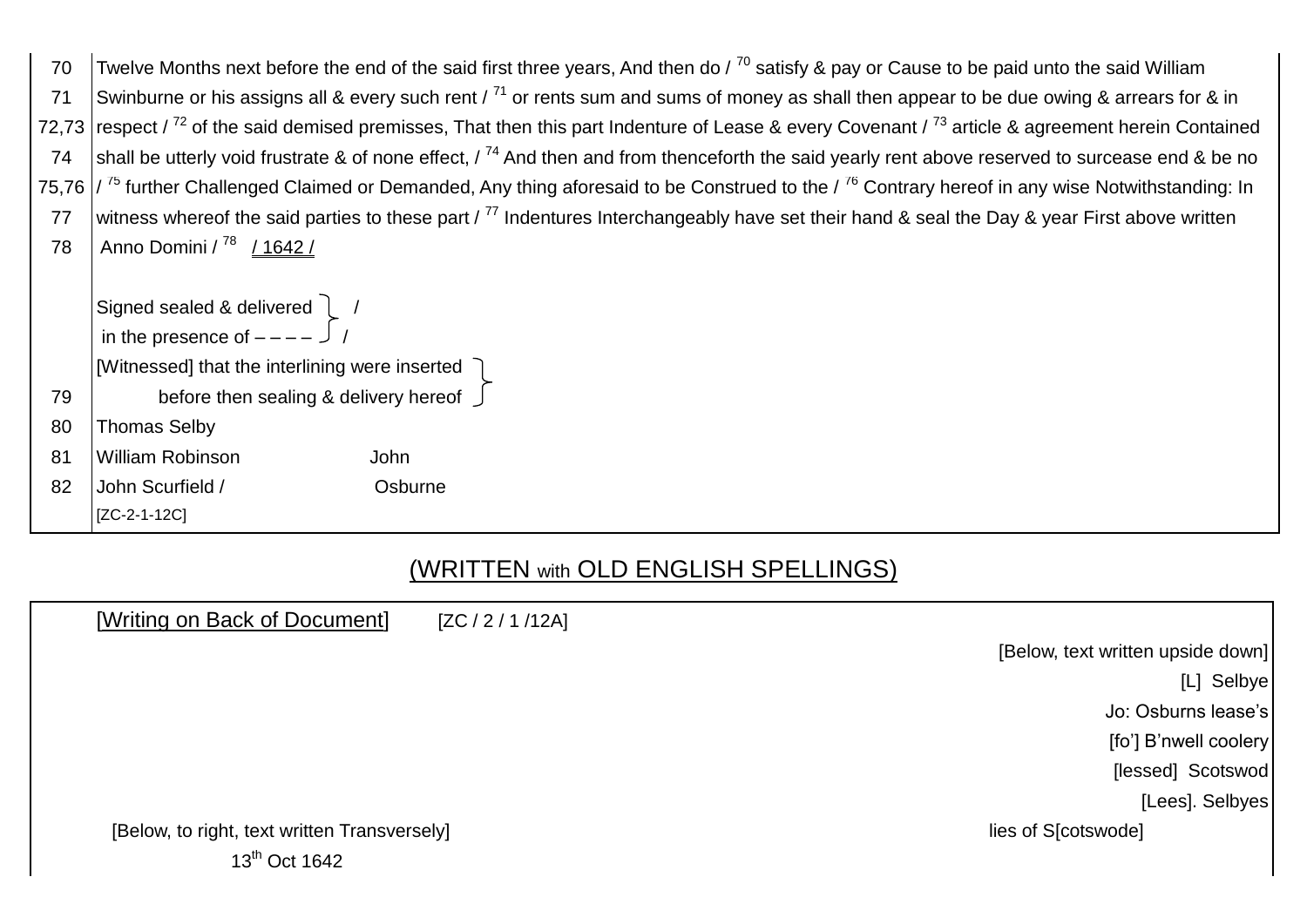| <b>Benwell Colliery</b> |  |
|-------------------------|--|
| to Osborne 1642         |  |

|                       | In the Exchequer                                                                                                          |
|-----------------------|---------------------------------------------------------------------------------------------------------------------------|
|                       | Sir Edward Swinburne Bar <sup>t</sup> .                                                                                   |
|                       | & others                                                                                                                  |
|                       | $Agt$ .                                                                                                                   |
|                       | William Adair Esq <sup>r</sup> . & Camilla                                                                                |
|                       | his Wife & others Deft <sup>s</sup>                                                                                       |
|                       | 3 <sup>d</sup> . Feb: 1786                                                                                                |
|                       | read for the Pll <sup>s</sup> . In the above cause                                                                        |
|                       | [F]ra: Ingram                                                                                                             |
|                       | 12)<br>[Document Number]                                                                                                  |
|                       | [Below, to right, text written Transversely]                                                                              |
|                       | Mr William Swinbourne                                                                                                     |
| [Line<br>$N^{\circ}.$ | [DOCUMENT]                                                                                                                |
| $\mathbf 1$           | This Indenture made the xiii <sup>th</sup> day of October, in the xviii <sup>th</sup> yeare of the Raigne of our          |
| $\overline{2}$        | Sou'aigne Lord Charles by the grace of God King of England Scotland Frannce & Ireland defender of the                     |
| 3                     | faith [&c]: Betweene William Swinborne of Captheaton in the Countie of Northumberland, Esqr: on                           |
| 4                     | thone ptie, & John Osborne of Benwell in the Countie of Northumb'land Gent on thother ptie,                               |
| 5                     | Witnesseth that the said $W^m$ : Swinborne for & in Consideracon of the yearely rent hereafter referred                   |
| 6                     | hath demised graunted & to farme letten & by these pwte doth demise graunt & to farme lett vnto the                       |
| 7                     | said Jo: Osborne his Ex's: Adm's: & ass's: the full moyetie & one half of all those the said W <sup>m</sup> : Swinborn[e] |
| 8                     | his Colemyne Colepitte & Coles Called & knowne by the name & names of heigh Cole mettle Cole                              |
| 9                     | stone Cole & all other Cole or Coles (these excepted $\sim$ the> maine Cole, three quarter Cole Legaire                   |
| 10                    | $\leq$ Gole > $\leq$ for the vse of the said William his heires and assignes >                                            |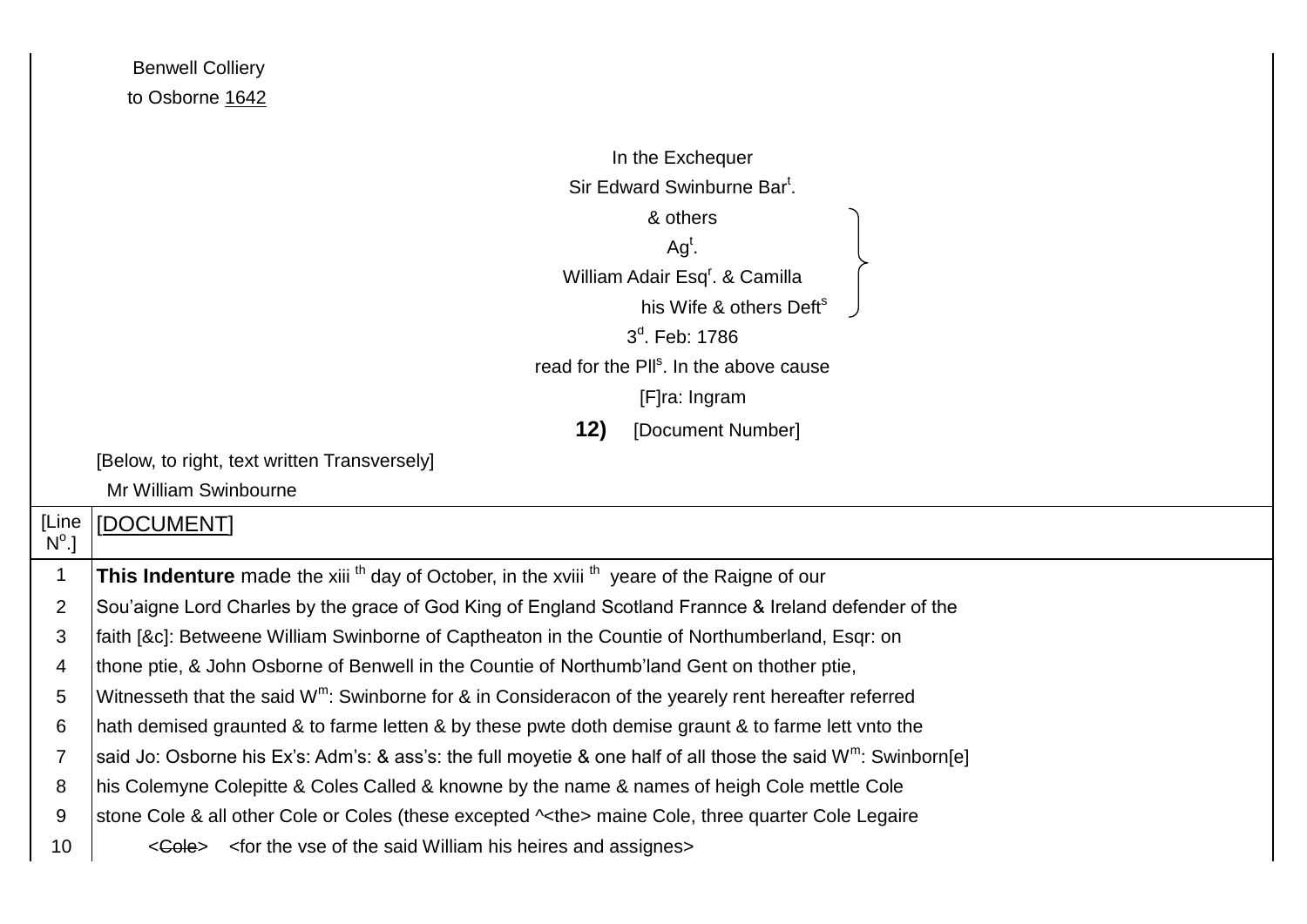11 | wh'innes ^ [& all vnknowne Coles] ^ W<sup>c</sup>h Can shall or may be had sought wonne wrought obtayned 12  $|p$ 'cured gayned & gotten by any means or p'curem<sup>t</sup> forth out & vnder the said W<sup>m</sup>: Swinborne his 13 | Freehould Lande belonging to himself onely, Scituate lying & being w<sup>t</sup>hin the towne fielde -14 territories p'cincte & bound's of Benwell aforesaid in the said Countie of Northumb'land, – 15  $\mid$  togeather also w<sup>t</sup>h the full moyetie & one half of all the high Cole Mettle Cole stone Cole & all – 16  $\vert$  other Cole & Coles (except before excepted) w<sup>c</sup>h Can shall or may be had sought wonn wrought 17 obtayned & gotten forth out & vnd'r all those grounds lying in Comon amongst the rest of the 18 | Kinge Ten'nte & other Frehould's in Benwell aforesaid, being now vudevided, of w<sup>c</sup>h grounde & 19 Comon of grounde he the said Will'm: Swinborne hath a Sixt pte thereof, being late in 20  $\mid$ the tennor & occupacon of Sir Peter Riddell K<sup>nt</sup>: Dec'd: or his asss: togeather w<sup>t</sup>h free lib'ty: 21 to digg sinck rid worke & make pitt & pitte trench & trenches grove & groves & to Drive 22 Drift & Drifte watergaite & watergaits, & watergaits & to Doe & p'forme whatsoev' ells that shalbe 23 Ineedfull necessary fitting & convenient to be made done & wrought aswell for the wyneing 24 obtayneing & getting of Coles as also for th'avoyding & Conveying of water & styth, together 25 w <sup>t</sup>h sufficient & convenient wayleave groundroome & Heaperoome ^< & Staiethroome> aswell for the setting laying & 26  $\mid$ placeing of [crosses out words]^<all such> Coles stones sand gravell & other rubbish w<sup>c</sup>h shall p'ceed & Come 27 forth & out of the said Colemynes & Colepitte, as for the leading Carrying & Conveying awaie 28  $\mid$  of the same, togeather w<sup>t</sup>h free lib'ty: to erecte buyld make place & sett vpp hovelle sheede – 29 | mylnes stable lodges & Engine aswell for the setting laying & placeing of the workemen as – 30  $\mid$  workehorses w<sup>c</sup>h shalbe vsed & imployed in & about the said Colemynes & Colepittes & Coles,. / -31 **To have** & to hould all the said moyetie & one half of the said Colemynes Colepitte & Coles & ev'y 32  $\mid$  of them w<sup>t</sup>h theire appurten'nce & all & singular other the p'miss's above by theise pwte demised & graunted 33 or menconed or intended to be demised or graunted & eu'y pte & pcell thereof (except 34 before excepted)x vnto the said Jo: Osborne his Ex'e: Adm's: & ass's: From the making & sealing 35 hereof, vnto the full end & tearme of Six yeares, From hence next ensuing & fully to be compleat 36 as ended (If the said W<sup>m</sup>: Swinburne [----] doe so long live) **Yeilding** & paying --37  $\vert$ therefore yearely & eu'y yeare during the said tearme, Att or w<sup>t</sup>hin the now dwelling house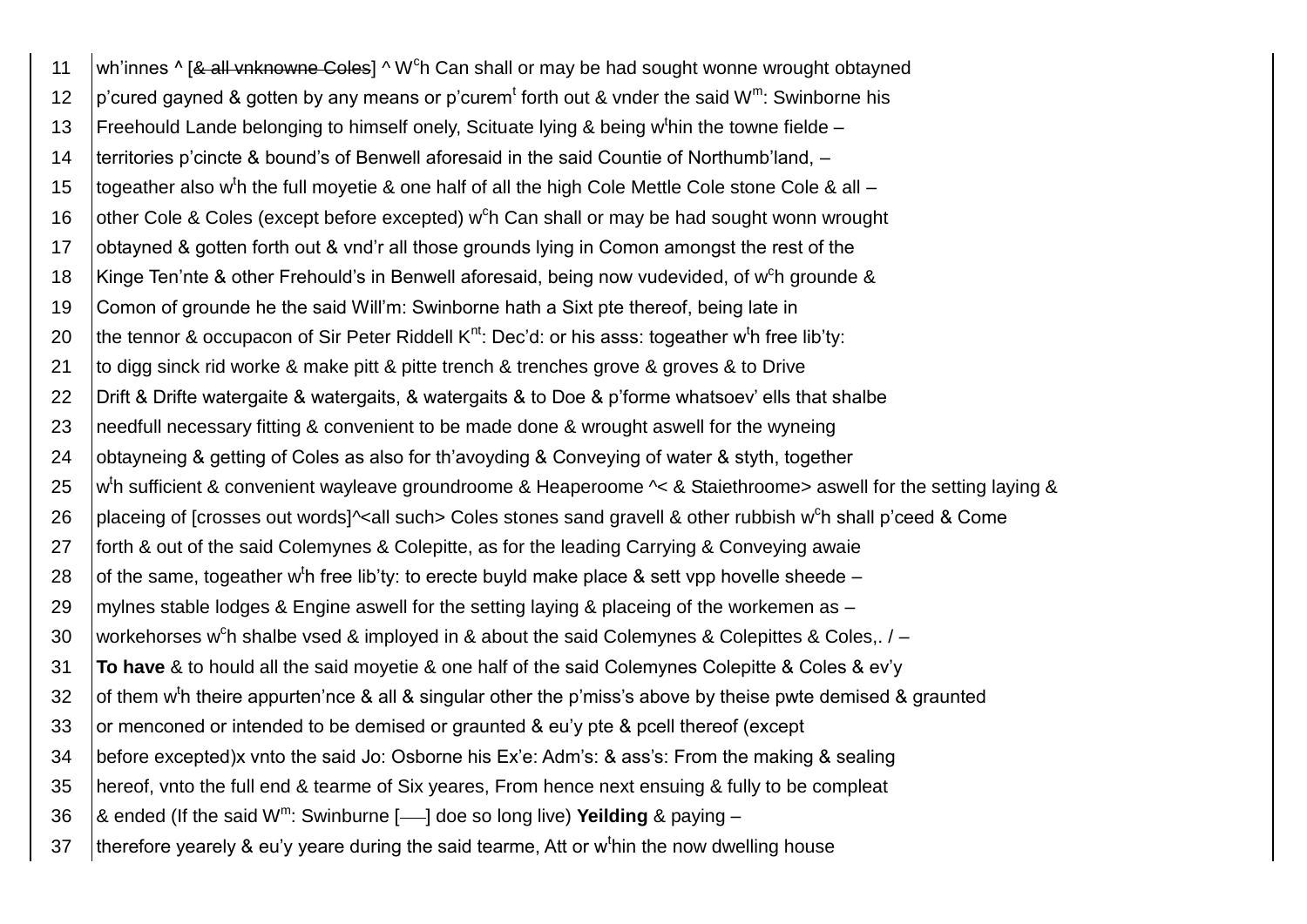| 38 | of the said Jo: Osborne scituate & being in Benwell aforesaid, vnto Will'm: -                                     |
|----|-------------------------------------------------------------------------------------------------------------------|
| 39 | Swinborne his assignee & ass's: the some of Forty & Three pounde of Lawfull money of -                            |
| 40 | Engla[n]d, Att two D[ai]es or tymes in the yeare (viz 't) – Att the f[eas]t of Phillipp & Ja[] Comon[ly]          |
| 41 | $\epsilon$ the first paym <sup>t</sup> thereof to begynne att [May] Day nowe next Comeing>                        |
| 42 | Called May Day & the xiiith Day of October by evan & even & equall porcons.^ And the said                         |
| 43 | Jo: Osborne for himself his Ex's: Adm's: & Ass's: doth Coven'nte p'misse & graunt by theise                       |
| 44 | pwte, To & w <sup>t</sup> h the said W <sup>m</sup> : Swinborne his heires assignee & ass's: That he the said Jo: |
| 45 | Osborne his Executo'e Adm's: & ass's: shall & will yearely & eu'y yeare during the said tearme                    |
| 46 | or other Determynacon thereof well & truly satisfie Content & pay vnto the said W <sup>m</sup> : Swinborne        |
| 47 | his assignee or ass's: the foresaid yearely rent of xilil <sup>p</sup> by the yeare, att the said Daie & place    |
| 48 | as in & by theise pwte is lymitted & appointed to be paid according to the true intent $\& -$                     |
| 49 | meaneing of theise pwte, And also that neither he the said Jo: Osborne his Ex'e: Adm's: or                        |
| 50 | ass's: nor any of them, shall att any tyme or tymes hereafter during the said tearme, Digg                        |
| 51 | sinck ridd wynne worke or make any pitt or pitte within that p'cell of ground –                                   |
| 52 | Called Scoteswood in the Lo'pp: of Benwell in the said Countie of Northumberland. /                               |
| 53 | And                                                                                                               |
|    | IZC-2-1-p12B1                                                                                                     |

|    | [ZC-2-1-p12C] [Side Two of Document]                                                                                                      |
|----|-------------------------------------------------------------------------------------------------------------------------------------------|
| 54 | <b>And</b> the said Will'm: Swinborne for himself his assignee & ass's: doth Coven'nt p'misse & graunt                                    |
| 55 | by theise pwte, To & w <sup>t</sup> h the said Jo: Osborne his Ex'e Atm's: & ass's: That he the said Jo:                                  |
| 56 | Osborne his Ex'e: Ad's: & ass's: paying the said yearely rent abovemenconed in mann'r & forme                                             |
| 57 | aforesaid, shall & may from hencefo'th for & during all the said tearme of Six yeares or other                                            |
| 58 | determynacon thereof by vertue of these pwte according to the tenno' & true meaning –                                                     |
| 59 | hereof, peaceably & quietly have hould occupie possesse & enioye, all the p'demised p'misses -                                            |
| 60 | $\mathbf{w}^{\text{th}}$ th'appurten'nce & ev'y pte & p'cell thereof w <sup>t</sup> hout any lett trouble denyall mollestacon interrupcon |
| 61 | or disturbance of the said W <sup>m</sup> : Swinborne his assignee or ass's or any of them, or of any other pson or                       |